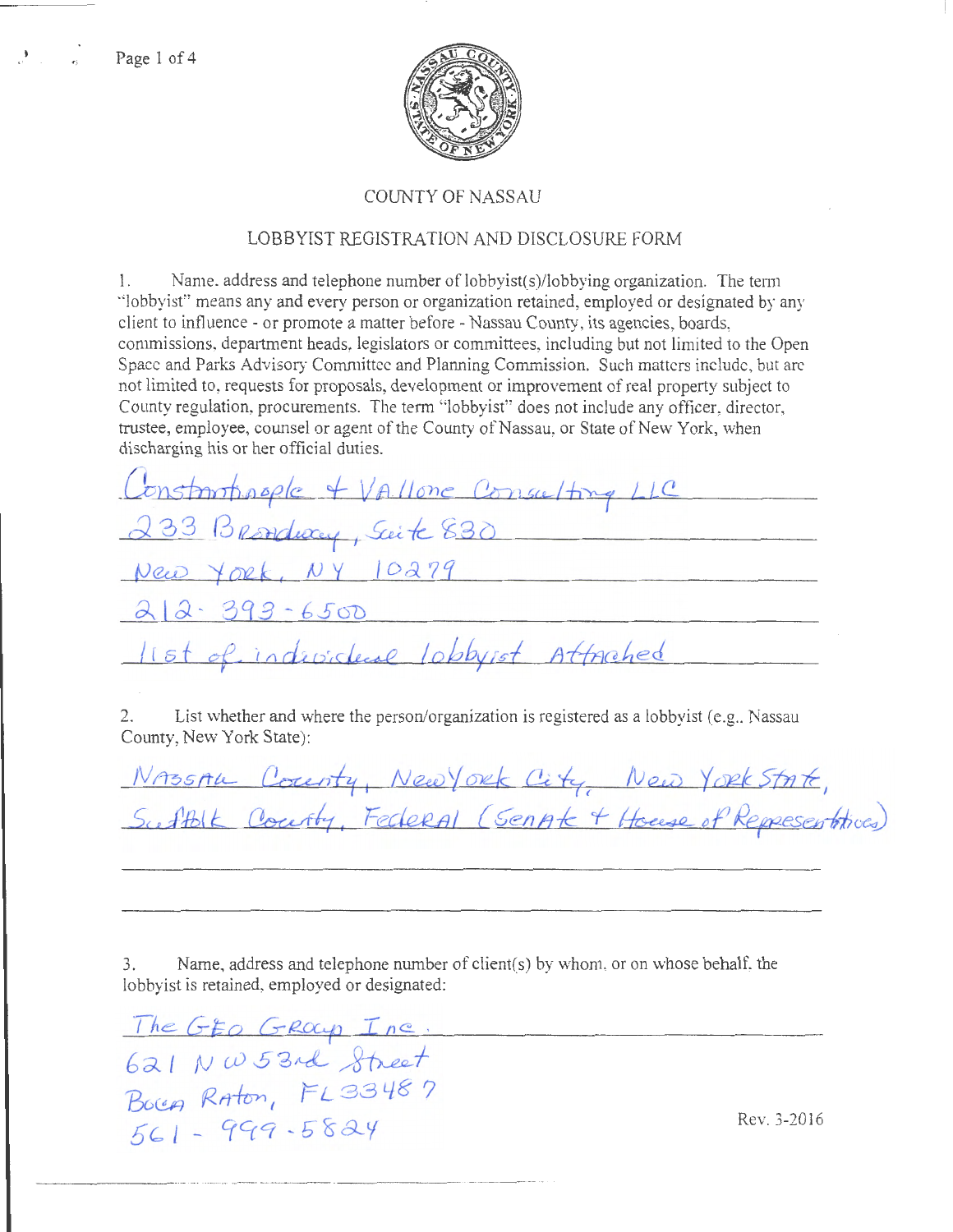| 4. | Describe lobbying activity conducted, or to be conducted, in Nassau County, and identify<br>client(s) for each activity listed. See page 4 for a complete description of lobbying activities. |  |
|----|-----------------------------------------------------------------------------------------------------------------------------------------------------------------------------------------------|--|
|    |                                                                                                                                                                                               |  |
|    |                                                                                                                                                                                               |  |
|    |                                                                                                                                                                                               |  |
|    |                                                                                                                                                                                               |  |

 $\frac{1}{2}$  ,  $\frac{1}{2}$  ,  $\frac{1}{2}$ 

5. The name of persons, organizations or governmental entities before whom the lobbyist expects to lobby:

NASSAU County Executive Offices

----- ------- - - ------ ------- ---------

Rev. 3-2016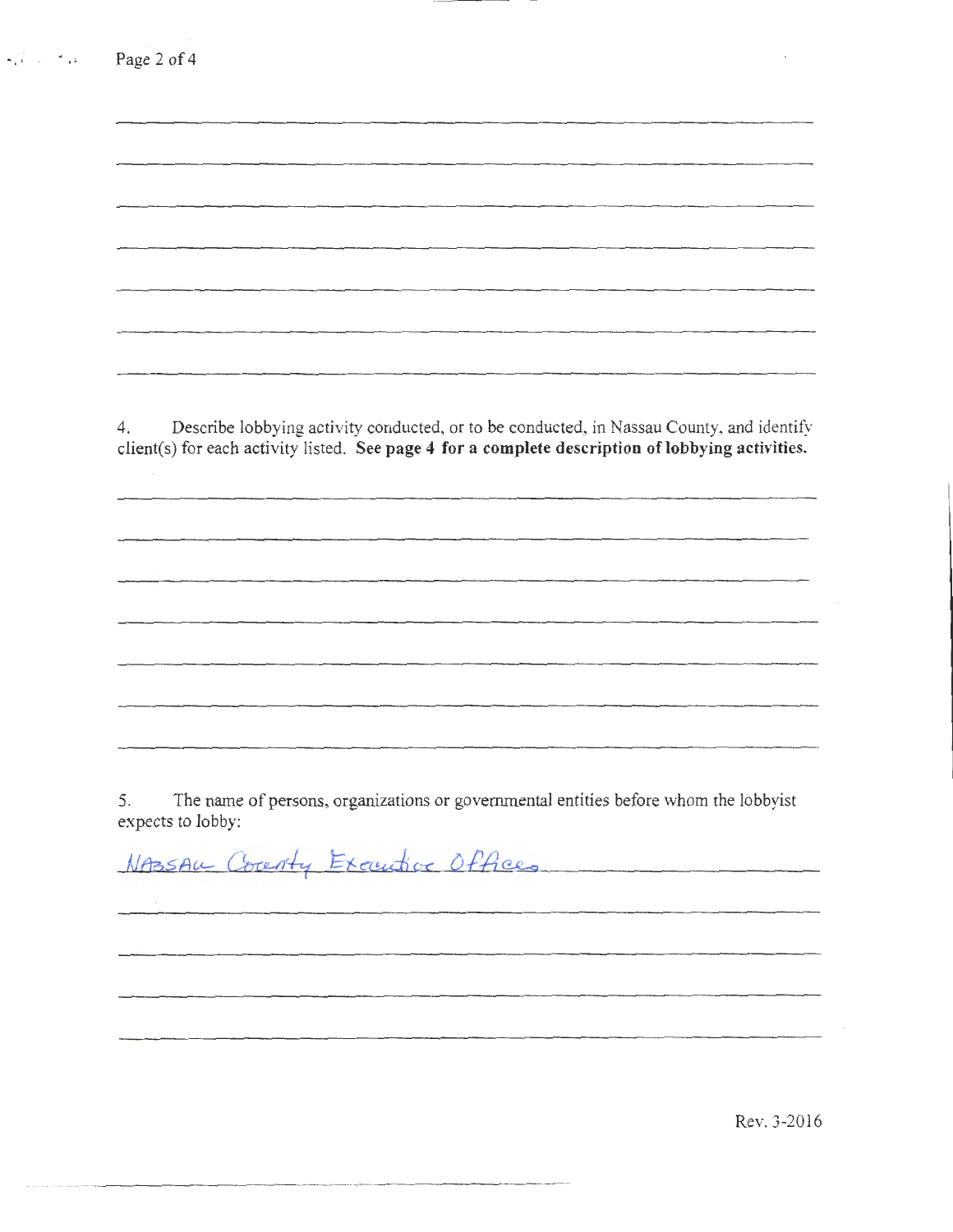Page 3 of 4

6. If such lobbyist is retained or employed pursuant to a written agreement of retainer or employment, you must attach a copy of such document; and if agreement of retainer or employment is oral, attach a written statement of the substance thereof. If the written agreement of retainer or employment does not contain a signed authorization from the client by whom you have been authorized to lobby. separately attach such a written authorization from the client.

7. Within the previous year, has the lobbyist/lobbying organization or any of its corporate officers provided campaign contributions pursuant to the New York State Election Law to the campaign committees of any of the following Nassau County elected officials or to the campaign committees of any candidates for any of the following Nassau County elected offices: the County Executive, the County Clerk, the Comptroller, the District Attorney, or any County Legislator? If yes, to what campaign committee? If none, you must so state:

I understand that copies of this form will be sent to the Nassau County Department of Information Technology ("IT") to be posted on the County's website.

I also understand that upon termination of retainer, employment or designation I must give written notice to the County Attorney within thirty (30) days of termination.

VERIFICATION: The undersigned affirms and so swears that he/she has read and understood the foregoing statements and they are, to his/her knowledge, true and accurate.

The undersigned further certifies and affirms that the contribution $(s)$  to the campaign committees listed above were made freely and without duress, threat or any promise of a governmental<br>benefit or in exchange for any benefit or remuneration. VERIFICATION: The undersigned affirms and so swears that he/she has read and understood<br>the foregoing statements and they are, to his/her knowledge, true and accurate.<br>The undersigned further certifies and affirms that the

Dated:  $1/|a|/8$  Signed:

Print Name:

Title:

IALLone

Rev. 3-2016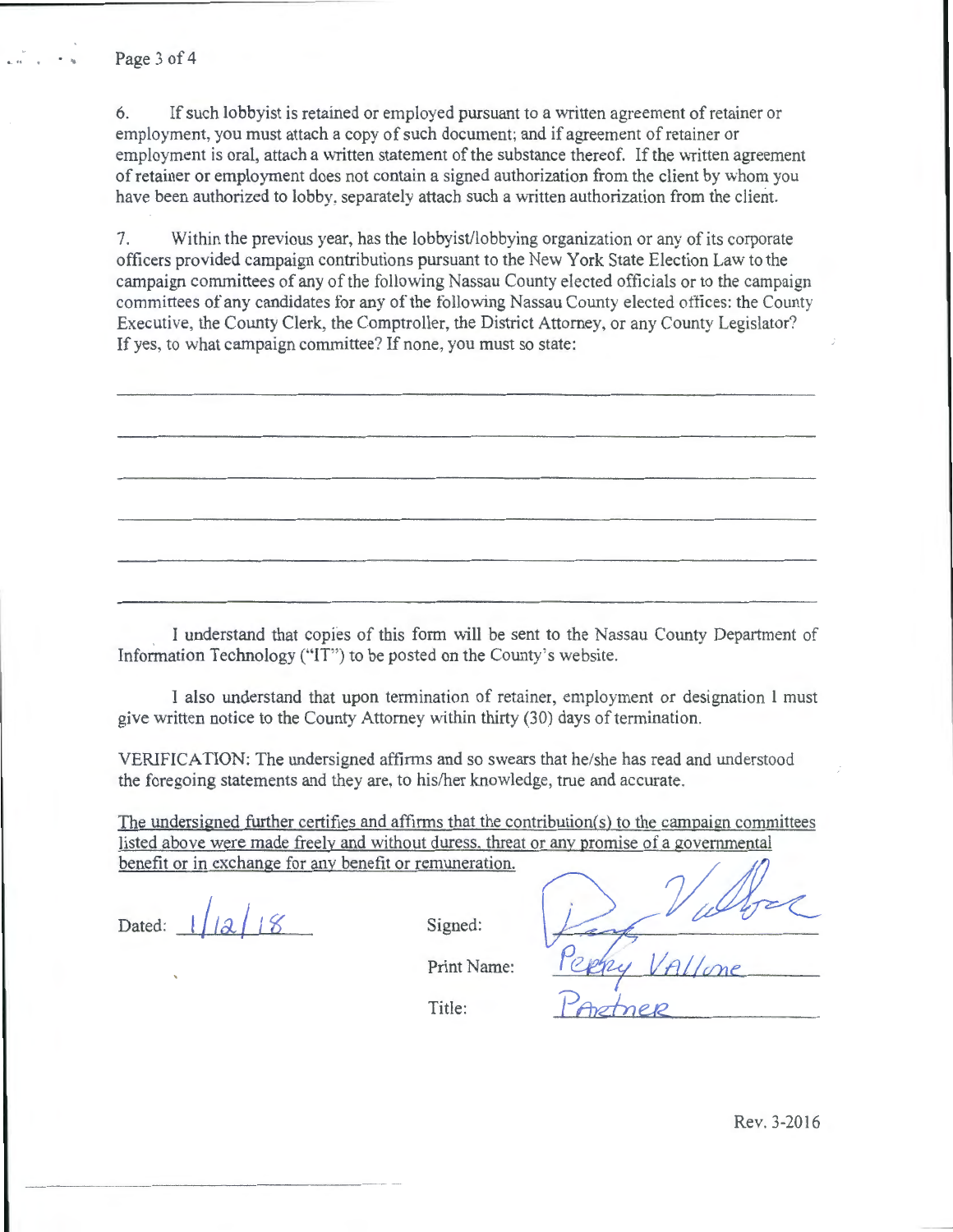**The term lobbving shall mean any attempt to influence:** any determination made by the Nassau County Legislature, or any member thereof, with respect to the introduction, passage, defeat, or substance of any local legislation or resolution; any determination by the County Executive to support, oppose, approve or disapprove any local legislation or resolution, whether or not such legislation has been introduced in the County Legislature; any determination by an elected County official or an officer or employee of the County with respect to the procurement of goods, services or constmction, including the preparation of contract specifications, including by not limited to the preparation of requests for proposals, or solicitation, award or administration of a contract or with respect to the solicitation, award or administration of a grant loan, or agreement involving the disbursement of public monies; any determination made by the County Executive, County Legislature, or by the County of Nassau, its agencies, boards, commissions, department heads or committees, including but not limited to the Open Space and Parks Advisory Committee, the Planning Commission, with respect to the zoning, use, development or improvement of real property subject to County regulation, or any agencies, boards, commissions, department heads or committees with respect to requests for proposals, bidding, procurement or contracting for services for the County; any determination made by an elected county official or an officer or employee of the county \Vith respect to the terms of the acquisition or disposition by the county of any interest in real property, with respect to a license or permit for the use of real property of or by the county, or with respect to a franchise, concession or revocable consent; the proposal, adoption, amendment or rejection by an agency of any rule having the force and effect of law; the decision to hold, timing or outcome of any rate making proceeding before an agency; the agenda or any determination of a board or commission; any determination regarding the calendaring or scope of any legislature oversight hearing; the issuance, repeal, modification or substance of a County Executive Order; or any determination made by an elected county official or an officer or employee of the county to support or oppose any state or federal legislation, rule or regulation, including any determination made to support or oppose that is contingent on any amendment of such legislation, mle or regulation, whether or not such legislation has been formally introduced and whether or not such rule or regulation has been formally proposed.

**The term "lobbying" or "lobbying activities" does not include:** Persons engaged in drafting legislation, mles, regulations or rates; persons advising clients and rendering opinions on proposed legislation, rules, regulations or rates, where such professional services are not otherwise c01mected with legislative or executive action on such legislation or administrative action on such rules, regulations or rates; newspapers and other periodicals and radio and television stations and owners and employees thereof, provided that their activities in connection with proposed legislation, rules, regulations or rates are limited to the publication or broadcast of news items, editorials or other comment, or paid advertisements; persons who participate as witnesses, attorneys or other representatives in public rule-making or rate-making proceedings of a County agency, with respect to all participation by such persons which is part of the public record thereof and all preparation by such persons for such participation; persons who attempt to influence a County agency in an adjudicatory proceeding, as defined by§ 102 of the New York State Administrative Procedure Act.